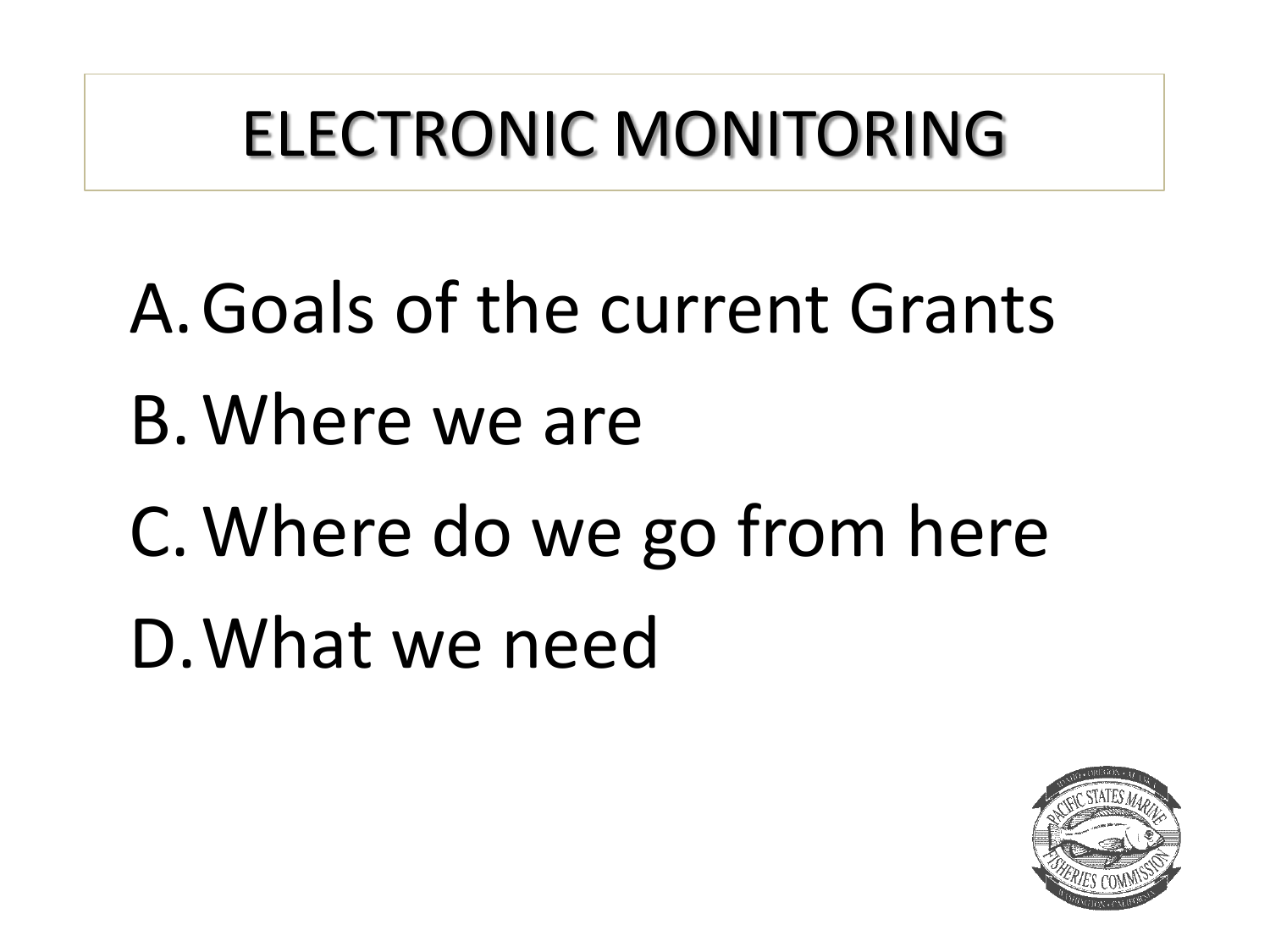# SHORT TERM GOALS

- 1. Compare EM with Observer Data to determine confidence levels.
- 2. Set up EM review and install cameras and develop infrastructure.
- 3. Solve issues through a collaborative group.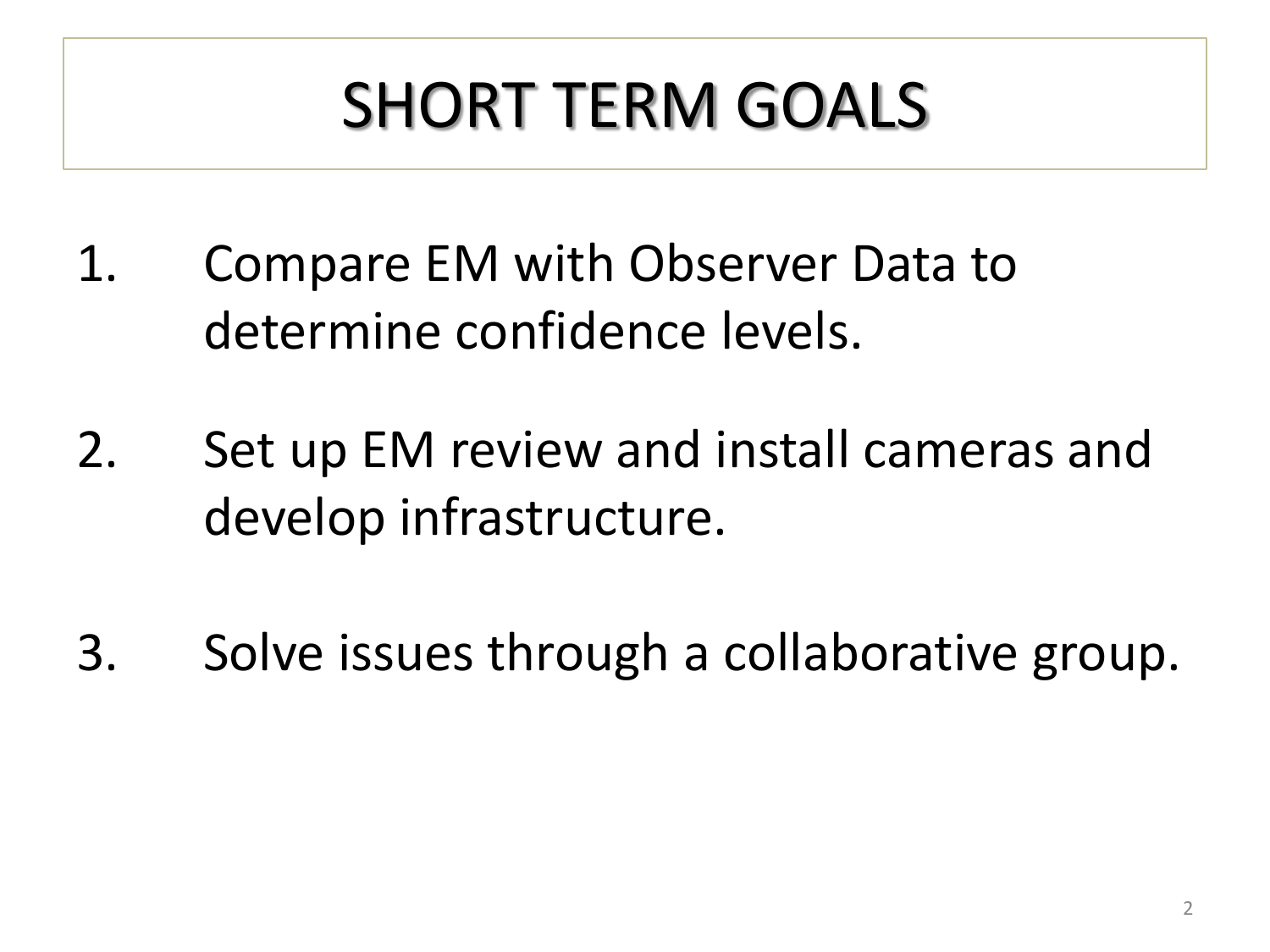# LONG TERM GOALS

- 1. Maintain the biological integrity of the existing system.
- 2. Save some money for the fishermen.
- 3. Insure the confidence of the landing and discard data.
- 4. Integrate with electronic logbooks.
- 5. Look for opportunities to add to stock assessment information.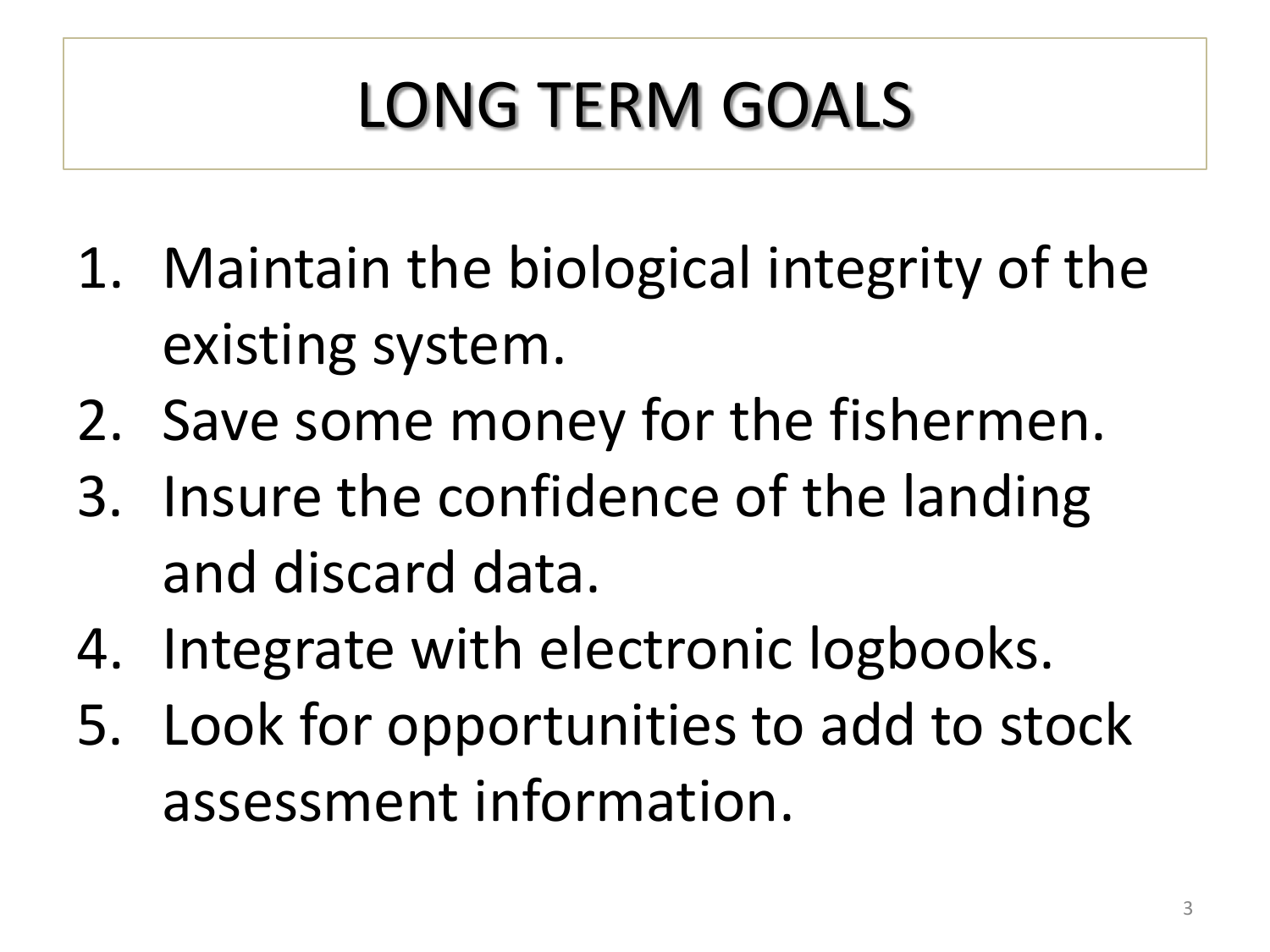### **Current OBSERVER PROGRAM MODEL** (Science)

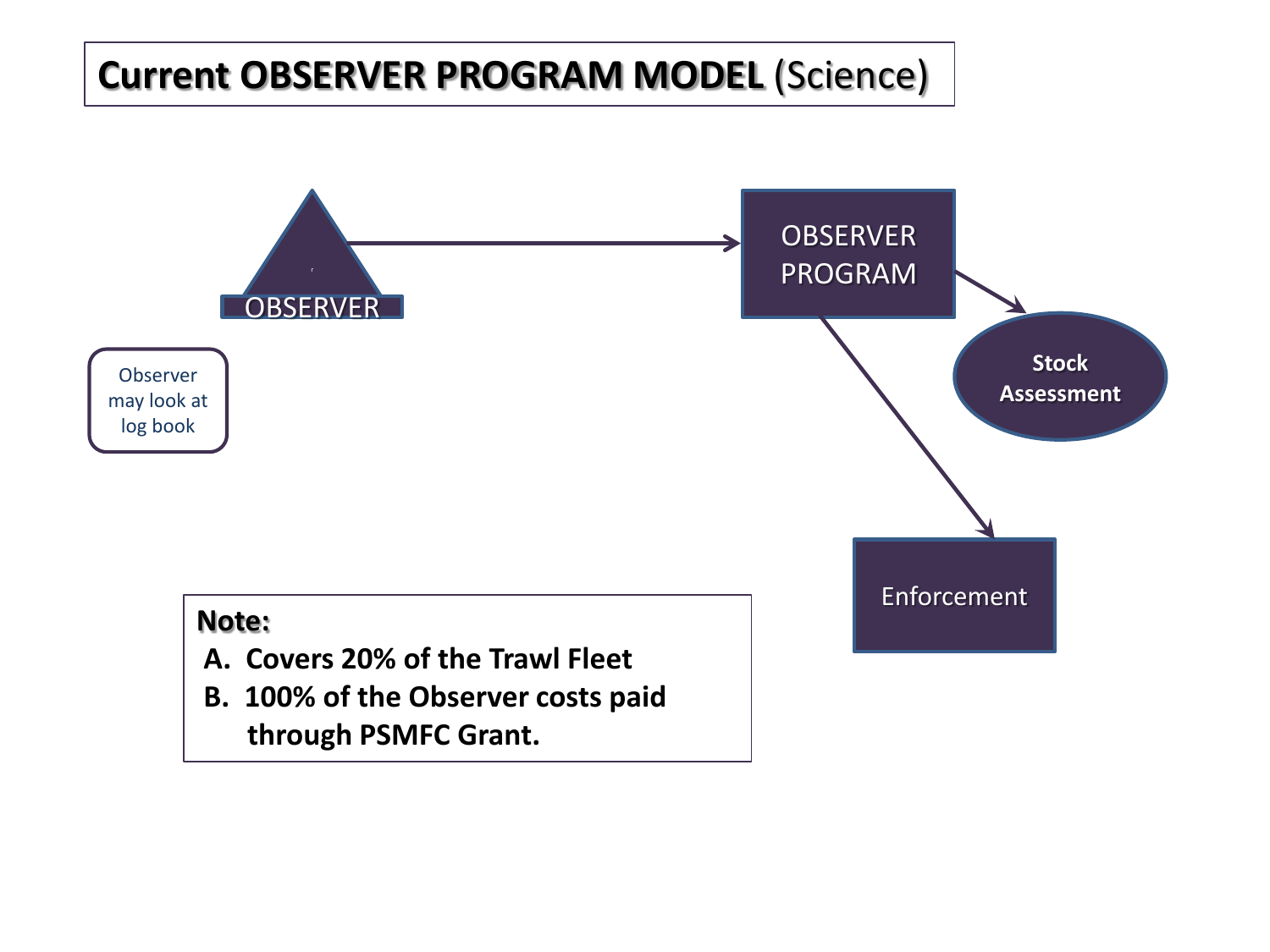#### **CATCH SHARE - Current Model**

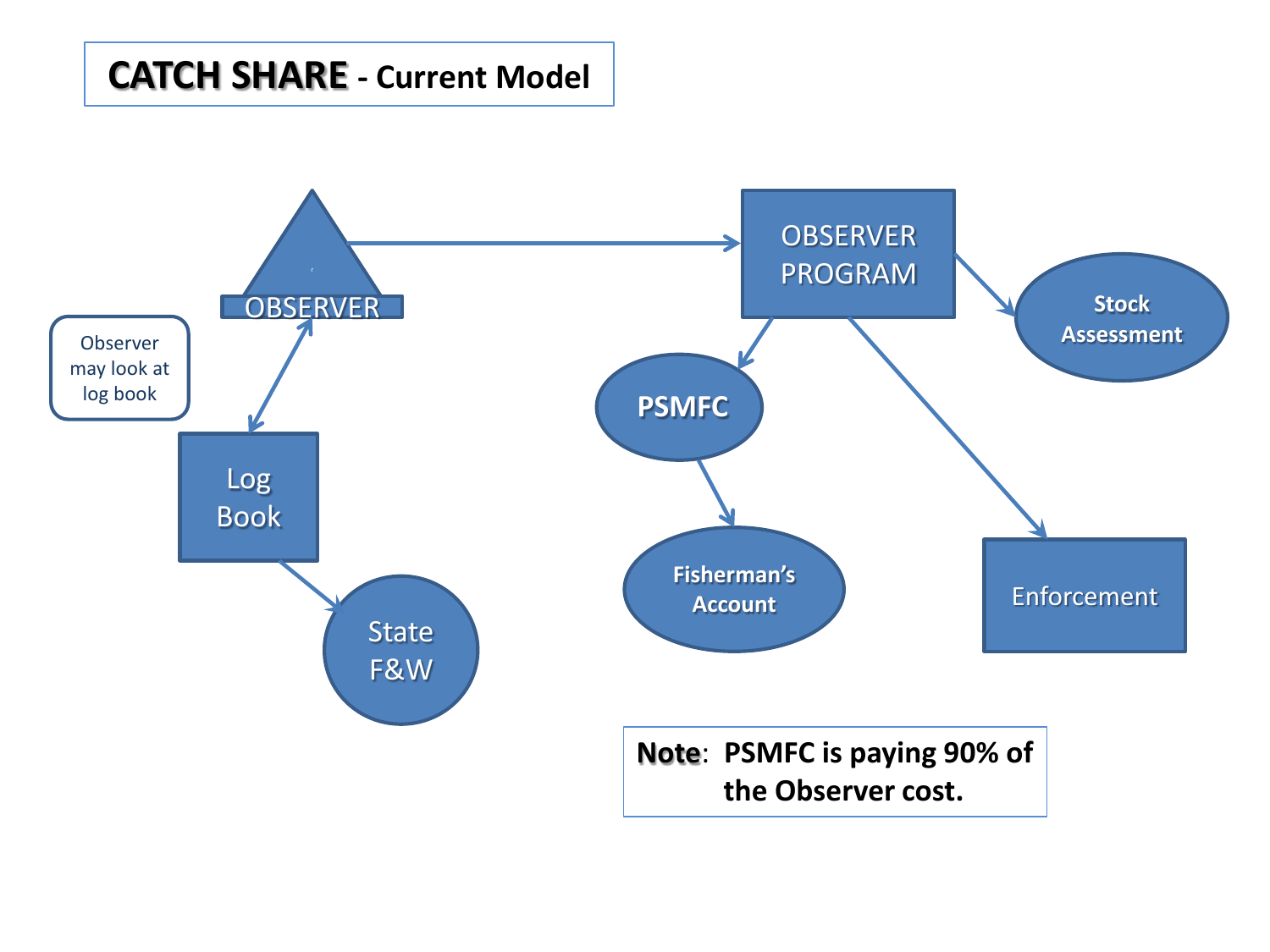### **NEW COMPLIANCE MONITORING MODEL**

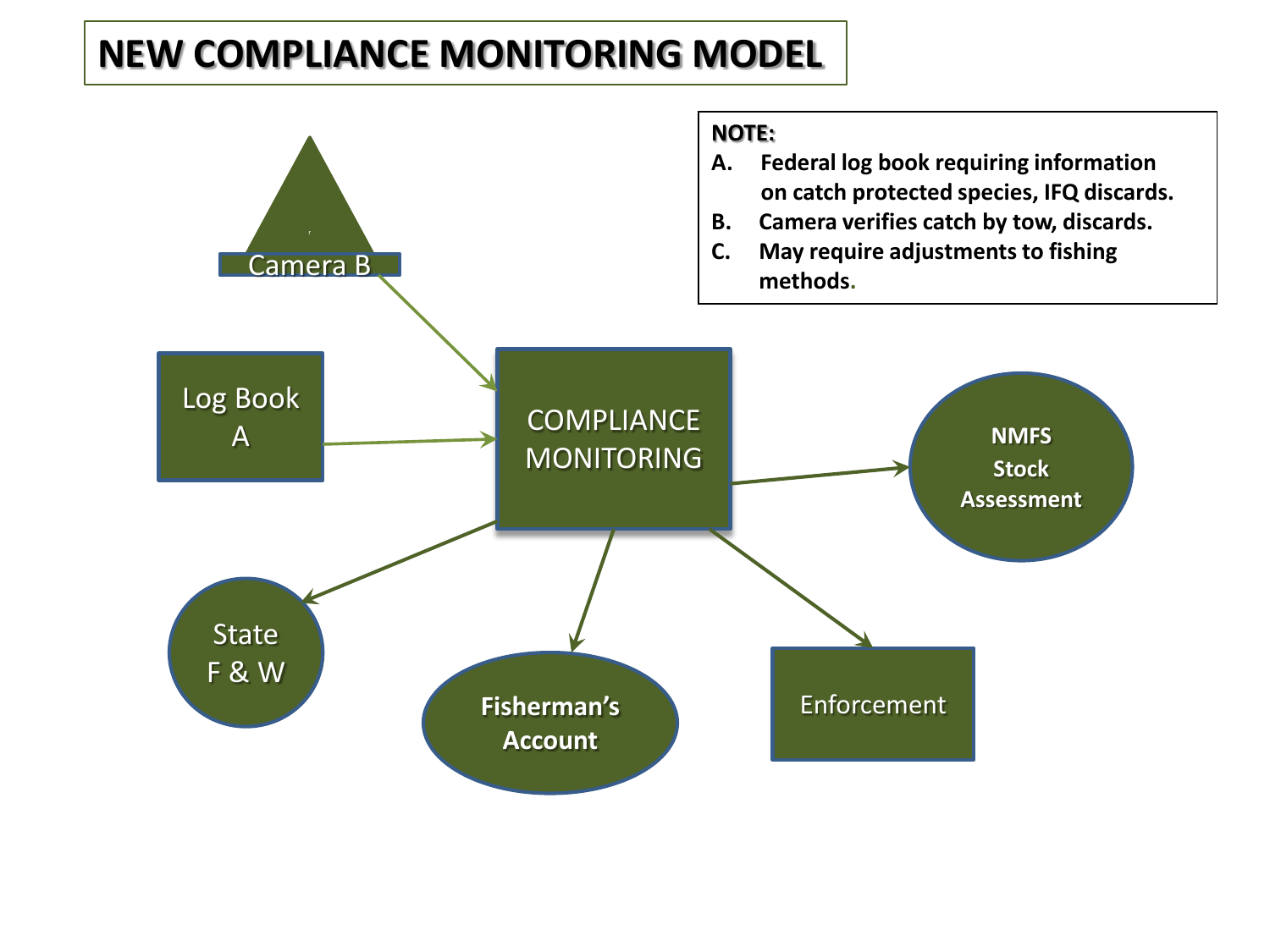# COUNCIL ACTIONS

- 1. Change 100% human observer requirement to allow cameras and approve the new compliance monitoring model.
- 2. Determine % of camera review i.e. 100%, 50%, 20% of what?
- 3. Approval of a Federal logbook.
- 4. Review/approve a Funding Plan.